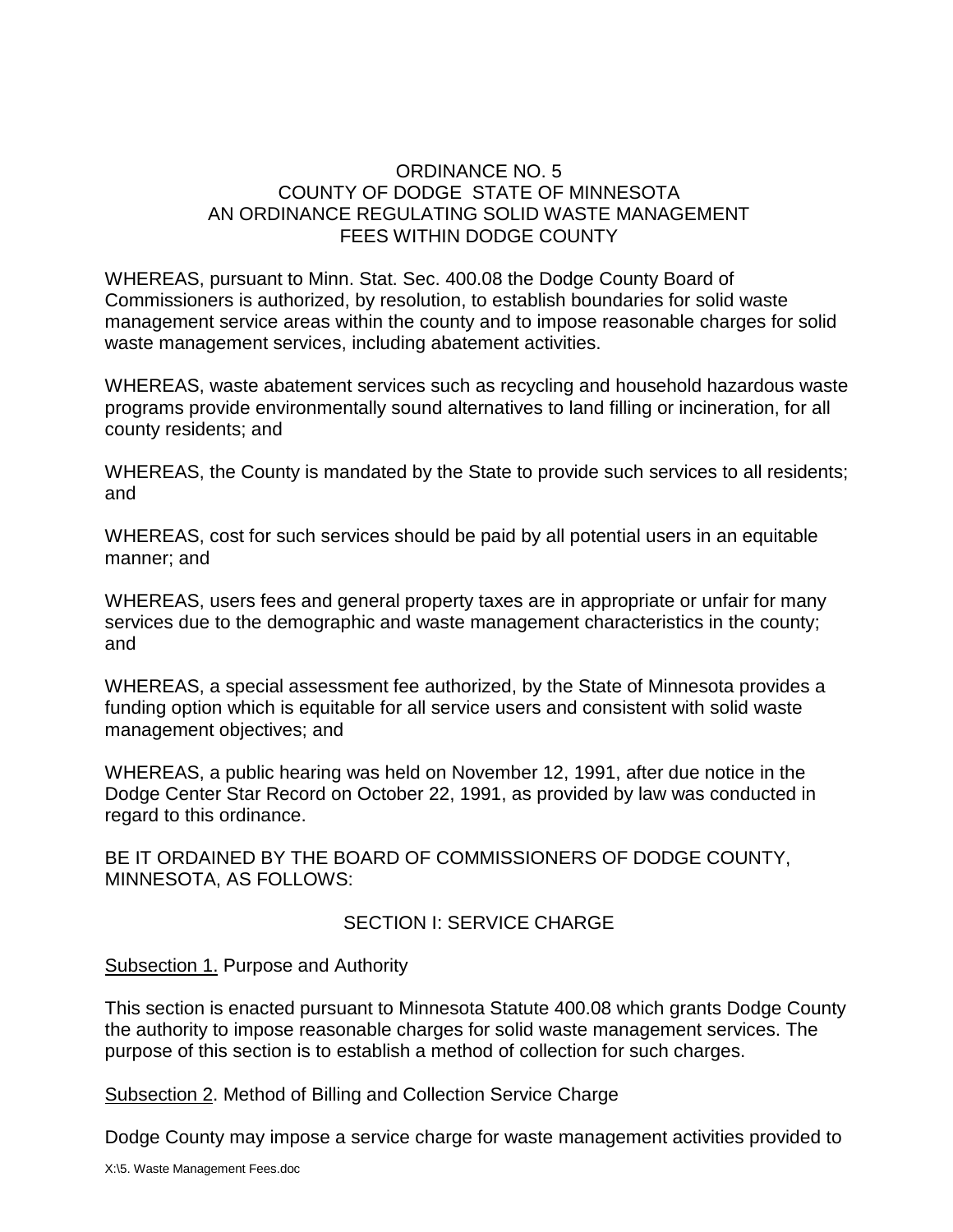all properties in the County, and such charges may result in an assessment levy payable with the real estate taxes.

## Subsection 3. Unpaid Charges

On or before October 15th in each year, the County Board shall certify to the County Auditor all unpaid outstanding charges and a description of the properties against which the charges arose. It shall be the duty of the County Auditor, upon order of the County Board, to extend the assessments with interest rate provided for in Minnesota Statutes Section 279.03, Subdivision 1, upon the tax rolls of the County for the taxes of the year in which the assessment is filed. For each year ending October 15th, the assessment with interest shall be carried into the tax becoming due and payable in January of the following year, and shall be enforced and collected in the manner provided for the enforcement and collection of real property taxes in accordance with the provisions of the laws of the State. The charges, if not paid, shall become delinquent and be subject to the same penalties and the same rate of interest as the taxes under the general laws of the State.

#### Subsection 4. Rates and Charges

The County Board, by resolution, may establish or revise the rate schedule for waste management fees. All rates and charges shall be uniform in their application to use and service of the same character and quantity. A copy of the current rate schedule shall be kept on file in the Office of the County Auditor. If no new rate schedule for waste management fees are adopted in any year, the rate schedule for the previous year shall remain in effect.

In establishing or revising the rate schedule, the Board may take into account all factors relevant to waste management fees. Such factors include, but are not limited to, the character, kind and quality of service and of solid waste, the method of disposition, the number of people served at each place of collection, and all other factors that enter into the cost of providing service including, but not limited to, public education, recycling programs, household hazardous waste programs, solid waste management facilities operation and debt service cost.

#### Subsection 6. Appeals

Any property owner who believes that the service charge imposed upon his property is incorrect, may appeal the charge. An appeal form may be obtained at the Office of the Dodge County Auditor, and shall be filed within 30 days of mailing the service charge statement by the County. The County Auditor shall, within 30 days of receipt of the appeal, review the appeal and notify the appellant by U.S. mail whether an adjustment is due and how much, or whether the appeal is denied.

# SECTION II SERVICE AREA

This section is enacted pursuant to Minnesota Statutes Section 400.08 which grants Dodge County the authority to establish and determine the boundaries of solid waste management service areas in the County. The boundaries of Dodge County shall constitute the boundaries of the solid waste management service area.